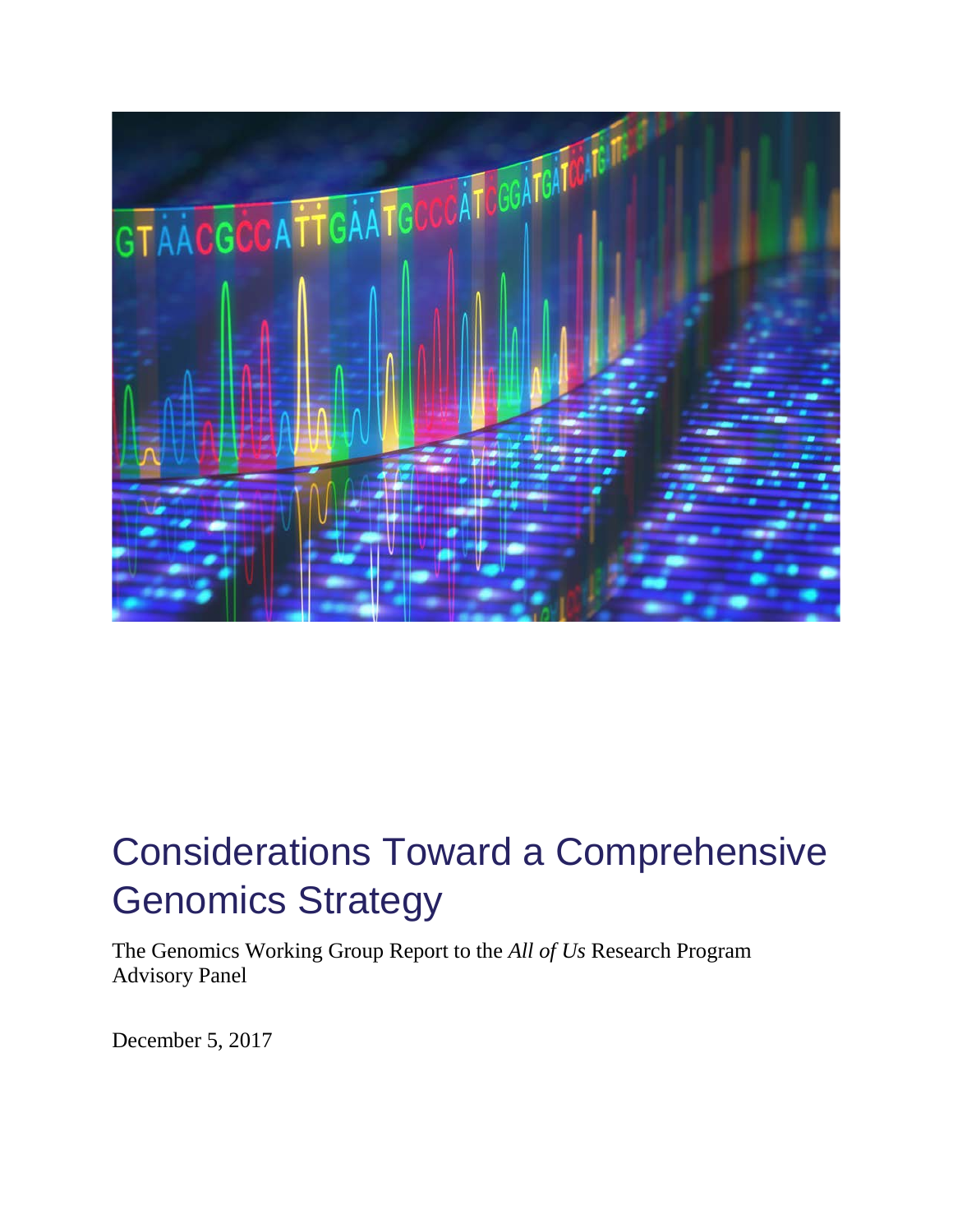#### **Roster**

**Lon Cardon, Ph.D. (co-chair)**  BioMarin Pharmaceutical Inc. (*All of Us*  Advisory Panel Member)

 University of Washington **Debbie Nickerson, Ph.D. (co-chair)** 

**Gonçalo Abecasis, D.Phil.**  University of Michigan

**Wendy Chung, M.D., Ph.D.**  Columbia University

**Joshua Denny, M.D.**  Vanderbilt University

**Caroline Fox, M.D., M.P.H.**  Merck Research Laboratories

**Eric Green, M.D., Ph.D.**  National Human Genome Research Institute

**Joel Hirschhorn, M.D., Ph.D.**  Boston Children's Hospital

**Howard Jacob, Ph.D.**  HudsonAlpha Institute for Biotechnology **Sekar Kathiresan, M.D.**  Eli and Edythe L. Broad Institute of MIT and Harvard

**Eimear Kenny, Ph.D.**  Icahn School of Medicine at Mount Sinai

 VA Boston Healthcare System **Christopher O'Donnell, M.D.** 

**Brad Ozenberger, Ph.D.**  *All of Us* Research Program

**Heidi Rehm, Ph.D.**  Partners HealthCare

**Jay Shendure, M.D., Ph.D.**  University of Washington

**Alan Shuldiner, M.D.**  Regeneron Pharmaceuticals, Inc.

**Karl Surkan, Ph.D.**  Massachusetts Institute of Technology

**Sharon F. Terry, M.A.**  Genetic Alliance (*All of Us* Advisory Panel Member)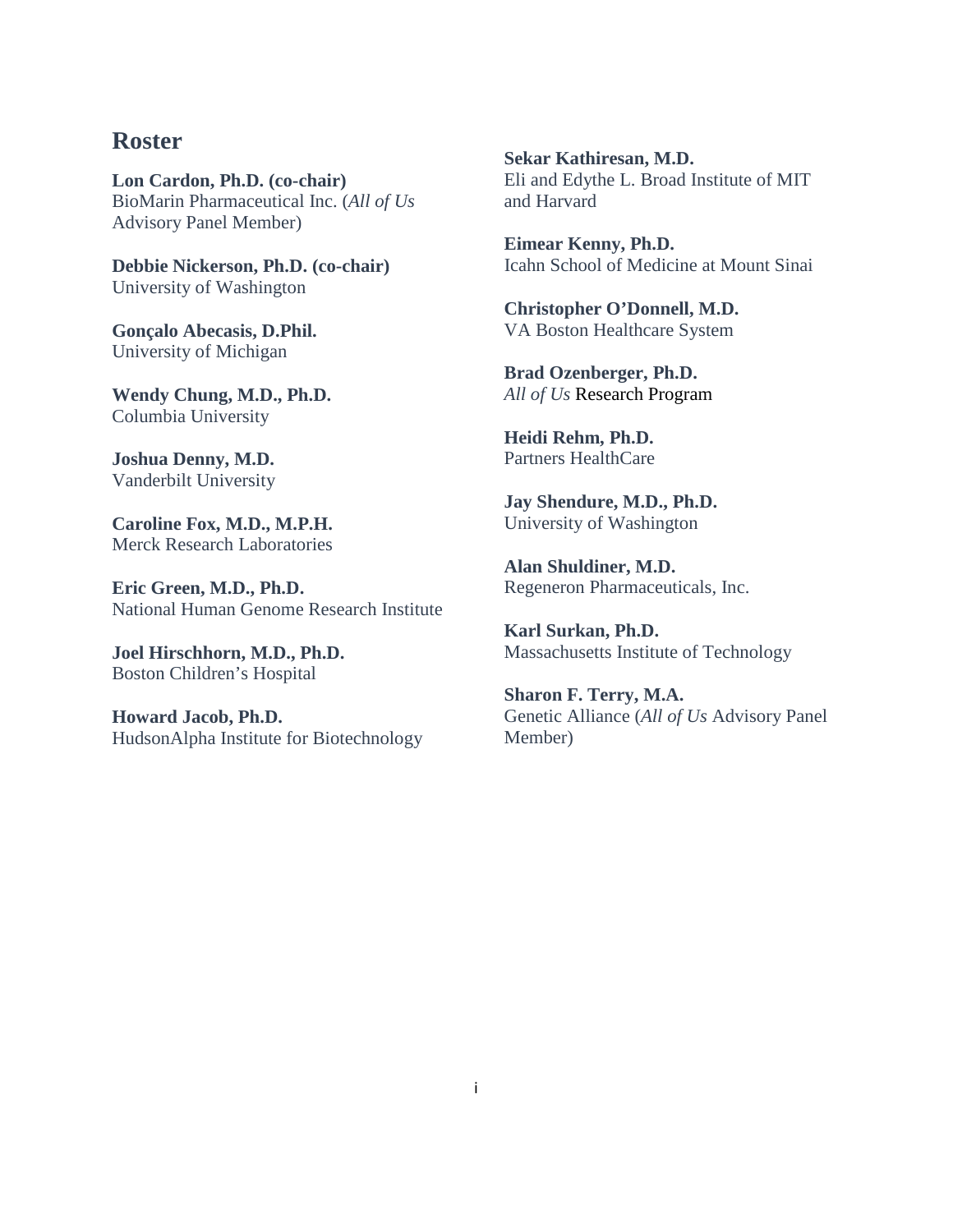## Table of Contents

| <b>Executive Summary</b>                                                                        | 1              |
|-------------------------------------------------------------------------------------------------|----------------|
| Goals of the All of Us Research Program                                                         | $\overline{2}$ |
| Purpose, Approach, and Activities of the Working Group                                          | $\overline{2}$ |
| Purpose                                                                                         | $\overline{2}$ |
| Approach                                                                                        | 3              |
| Activities                                                                                      | 3              |
| <b>Options for a Genomics Strategy at Scale</b>                                                 | 3              |
| The Need for a Pilot Study: Rationale and Goals                                                 | 3              |
| Questions Informing a Pilot Study                                                               | $\overline{A}$ |
| 1. What are the major strategies for detecting variation in the human genome?                   | $\overline{4}$ |
| 2. What are the options for the design of a custom genotyping array?                            | 6              |
| 3. What are considerations for the return of results, given different platforms and strategies? | 7              |
| 4. What is the right sample size for a pilot study?                                             | 7              |
| Final Considerations for a Pilot Study                                                          | 10             |
| References                                                                                      | 11             |
|                                                                                                 |                |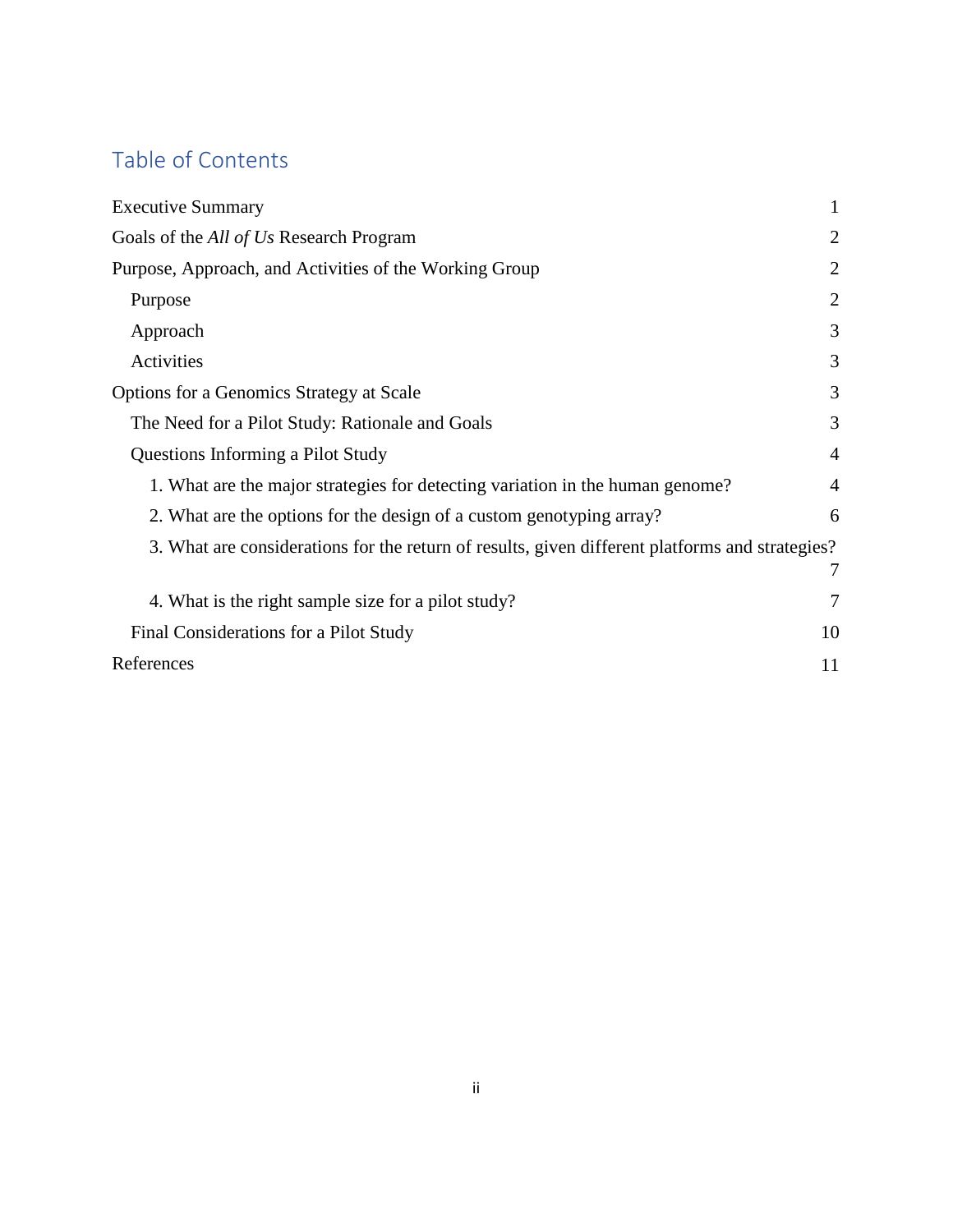### **Report of Genomics Working Group**  of the *All of Us* Research Program Advisory Panel

### <span id="page-3-0"></span>Executive Summary

 benefit from a phased approach to developing a genomics strategy. Accordingly, the group contemplated a pilot study that would allow *All of Us* to assess processes and methods to The Genomics Working Group (GWG) of the *All of Us* Research Program Advisory Panel was tasked with considering possible strategies for deploying a comprehensive genomics platform for the program. The group discussed technologies available for large-scale genomic data generation and their costs, capturing genomic data on the diverse base of participants in the program, and the *All of Us* Research Program's responsibility to make information collected in the study available to participants. It was the opinion of the members of the GWG that the program may evaluate return of information burdens in preparation for its scale-up to at least 1 million participants.

 The GWG considered the major genomic data generation platforms—whole genome genotyping potential application for the full scale of the program. The GWG determined that both WGG *and*  and potential for return of information, the group also agreed that WGS offers sufficient research (WGG), whole exome sequencing (WES), and whole genome sequencing (WGS)—and their WGS would be important for the program to evaluate to enable subsequent determination of its most appropriate data platforms and data generation timelines. In incorporating research value advantages over WES, at costs only incrementally greater, to warrant evaluation in a pilot phase without investment in WES.

 examine the power of the *All of Us* platform to integrate genomic data with environmental, lifestyle, and medical record data, thereby demonstrating the program's potential to advance our After examining the advantages of different models of scale for a potential pilot phase, the GWG landed on an ideal size of approximately 5% of the eventual 1 million–participant goal, or 50,000 individuals. The GWG considered this sample size sufficient for testing pipelines, evaluating data types, capturing variants across the diverse participant base of the program, and assessing return-of-information strategies. This approach would provide a sufficient scale for beginning to understanding of health and disease.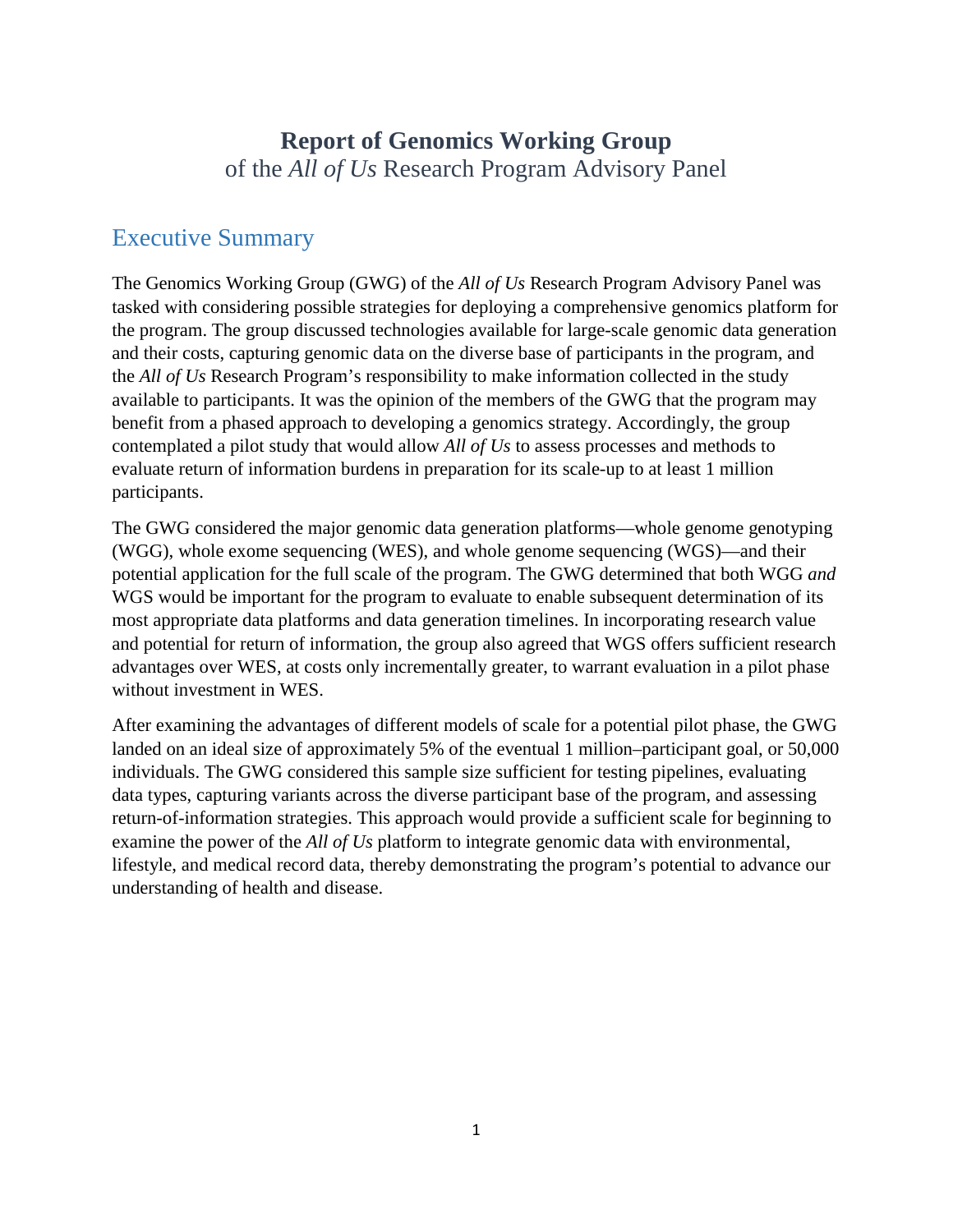### <span id="page-4-0"></span>Goals of the *All of Us* Research Program

 treatment and prevention that seeks to maximize effectiveness, accounting for individual engages individuals not just as patients or research subjects but as active partners. The *All of Us*  The Precision Medicine Initiative defined precision medicine as "an approach to disease variability in genomes, environment, and lifestyle." Precision medicine seeks to refine our understanding of causes of disease, disease onset, treatment response, disease progression, and other health outcomes through the precise measurement of molecular, environmental, and behavioral factors. This understanding may lead to more accurate diagnoses, more rational disease prevention strategies, better treatment selection, and the development of new treatments. Coincident with advancing the science of medicine is a changing culture of medical research that Research Program believes that a combination of highly engaged participants and rich biological, health, behavioral, and environmental data will usher in new possibilities in precision medicine.

 The mission of *All of Us* is to accelerate health research and medical breakthroughs, enabling environmental determinants of health and disease. *All of Us* will collect and curate health-related individualized prevention, treatment, and care for all. The ultimate objective of the program is to build a robust research resource that can facilitate exploration of biological, clinical, social, and data and biospecimens from 1 million or more individuals who reflect the diversity of the United States. Through a transparent process that ensures confidentiality and proper use, these data and biospecimens will be made broadly available for research use. The program seeks to achieve this through nurtured relationships with participant partners and by delivering the largest, richest biomedical data set ever, catalyzing a robust ecosystem of researchers and funders eager to use and support it. The *All of Us* Research Program should have sufficient scale and overall scope to enable research for a wide range of diseases, providing insights into individualized decisionmaking for patients of varying health status and environment.

### <span id="page-4-1"></span>Purpose, Approach, and Activities of the Working Group

#### <span id="page-4-2"></span>Purpose

 The Genomics Working Group (GWG) was convened as an advisory group to the *All of Us*  Research Program Advisory Panel. The GWG first met on June 27, 2017, when *All of Us*  director Eric Dishman presented the group with its charge, one that reflected the multiple goals of *All of Us*:

- 1. Develop a data set of genomic variation for all stakeholders, including participants and researchers.
- 2. Create a valuable genomics resource for discovery, advancing knowledge and of direct utility to the participant should s/he opt to receive individual genomic information.
- 3. Set a foundation for future genomic testing.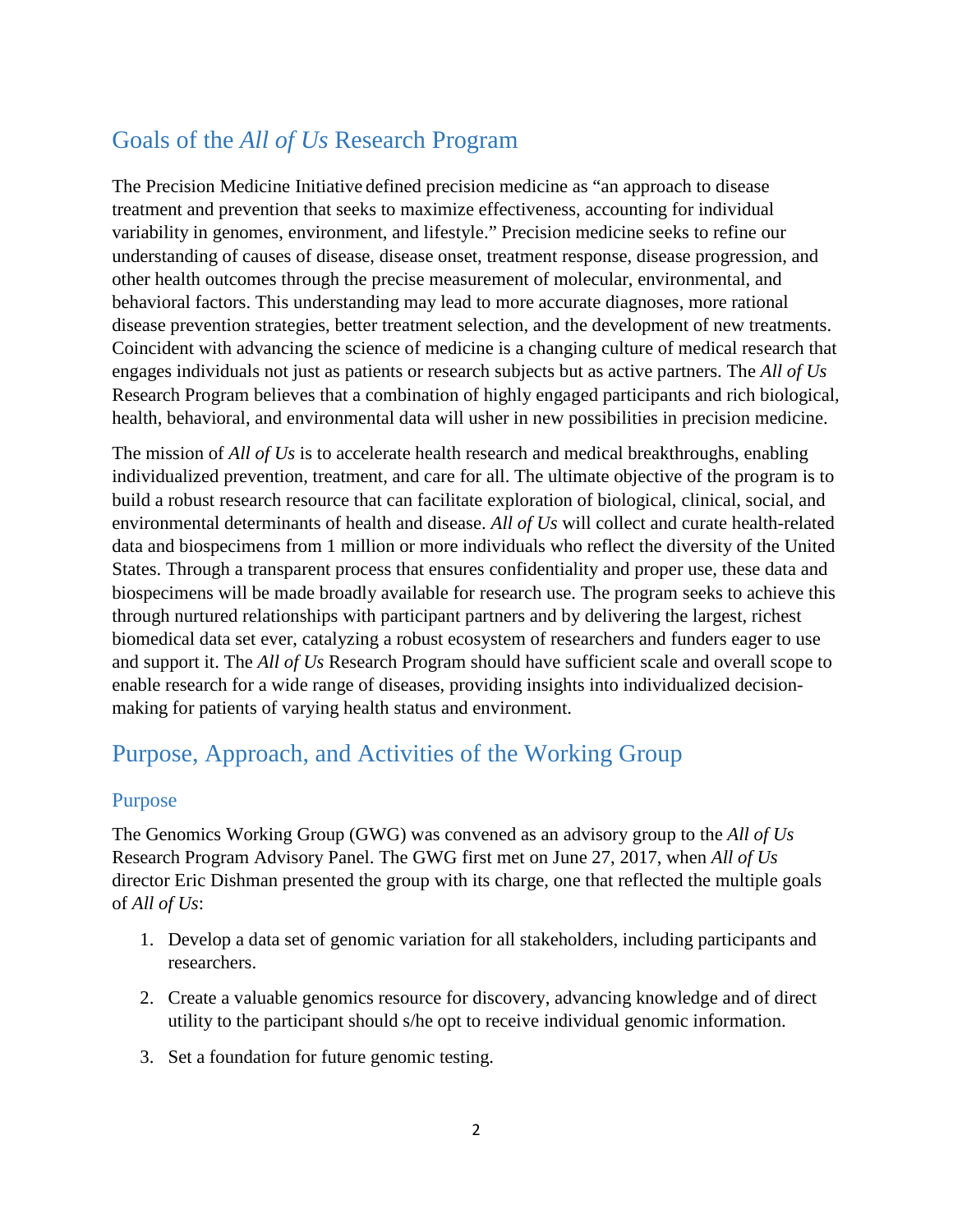### <span id="page-5-0"></span>Approach

 In their consideration of what a comprehensive genomics strategy for *All of Us* may entail, the members of the GWG agreed that a pilot study may be the best approach to inform the program's ability to scale while simultaneously enriching its data platform for discovery. This approach would also allow the program to test participants' needs and perspectives regarding the return of individual genomic information. Given the evolving nature of genome sequencing technologies and the annotation and interpretation of sequence variation, members of the GWG also agreed that a pilot study would inform optimization of future genomic strategies in the program.

 discussions on return of genomic results to participants. While considered in context and acknowledged through the group's work, specific focus on major ethical, legal, and societal implications (ELSI) was deferred to a separate committee or task force within the program's governance structure. The GWG also deferred specific

### <span id="page-5-1"></span>**Activities**

 The working group discussed the rapidly evolving nature of genomic sequencing and variant participants. The GWG evaluated genomic technology platforms, types of data to be generated, comprehensive genomic strategy for the program. The group considered the following questions: annotation approaches while considering the commitment of *All of Us* to return information to analysis approaches, and clinical and research utility to inform the development of a

- 1. What is the current state of sequencing and array-based assays at scale?
- best balance of features for both? 2. Which genomic assay has the best value for participants and researchers? Which has the
- different cost models? 3. What are potential approaches for incorporating genomic sequencing, considering

The GWG met seven times through WebEx from July 2017 through October 2017, creating two task groups—pilot study proposal and DNA genotyping array—which met separately to accomplish and coordinate their work.

### <span id="page-5-2"></span>Options for a Genomics Strategy at Scale

### <span id="page-5-3"></span>The Need for a Pilot Study: Rationale and Goals

 Genomic data will be a key component of the *All of Us* Research Program's overall platform and discovery potential. This research should prove valuable to various stakeholders and will be an engagement tool for participant partners, providing them with access to their own research data, including genomic information. Considering these goals and the expansive scale of the project, group members agreed that an initial pilot study could provide the necessary information to design an optimal genomics strategy for the full program.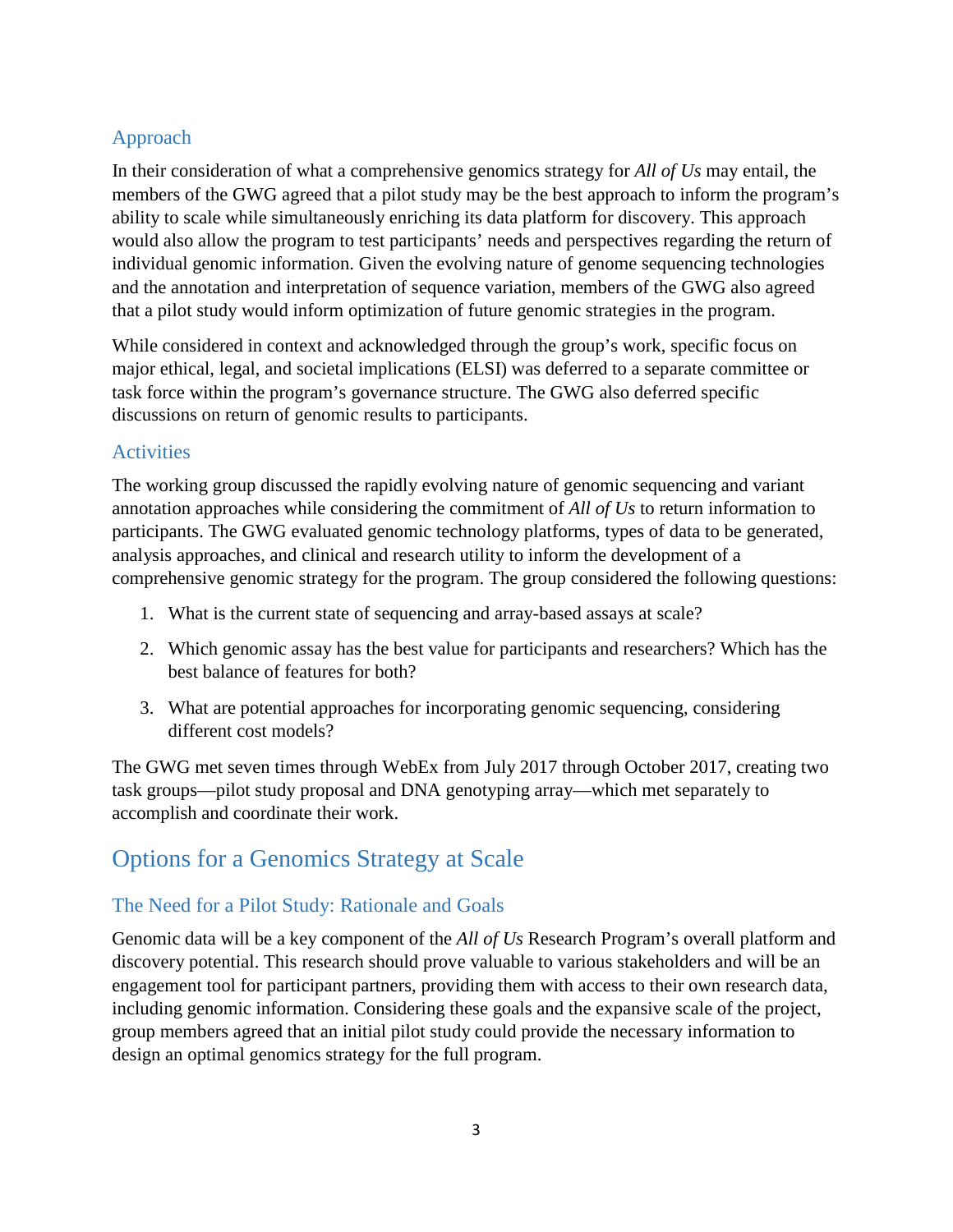options with respect to the generation of genomic data: whole genome genotyping (WGG) using Genomics remains a field of rapidly evolving technologies, and currently there are multiple a high-density microarray, whole exome sequencing (WES), and whole genome sequencing (WGS). Each approach yields a different set of data and comes at a different cost. The group felt that these options should be considered at a sufficient scale of participants to inform the value of genomic data to the diverse needs of the stakeholders before any ultimate strategy decisions were made for the entire 1 million–participant cohort.

 To account for genomic data options, sample sizes, implications for data analysis and sharing, and possible designs for a phased approach, the GWG considered the following high-level goals for a potential pilot phase:

- 1. Create a genomic data set for both genotyping and sequencing data types (within a CLIAcertified laboratory).
- 2. Develop a workflow involving genomic data generation, genome interpretation, data visualization, limited return of genomic results, and potential hand-off to clinical care.
- 3. Develop a substantive research resource for internal and external investigators to examine resultant genomic data and consider value of different types.

### <span id="page-6-0"></span>Questions Informing a Pilot Study

Given these goals for a potential pilot study, the GWG contemplated several key questions to inform a pilot design.

#### <span id="page-6-1"></span>**1. What are the major strategies for detecting variation in the human genome?**

Broadly speaking, there are four commonly used approaches for detecting variation in the human genome (**Table 1**):

- a. Whole genome genotyping (WGG) analyzes human DNA by using genome-wide genotyping arrays together with imputation methods that leverage reference haplotypes like those in the Haplotype Reference Consortium. WGG allows for identification of most of the common DNA sequence variants in a given genome (i.e., the variants in each genome that are commonly shared with other individuals). Imputation is a statistical approach that uses the correlation structure among single nucleotide variants (SNVs) to infer genotype at a site not directly assayed.
- b. Whole exome sequencing (WES) uses hybrid selection to isolate the exome and shortread DNA sequencing to identify both common and rare genomic variants in the captured regions. The exome represents approximately 1% of the genome (coding exons and splice sites, as well as untranslated exons and proximal promoters, if desired).
- c. Whole genome sequencing (WGS) uses short-read DNA sequencing technologies to determine both common and rare genomic variants across the whole genome and enables comprehensive assessment of SNVs, insertion/deletion polymorphisms, and structural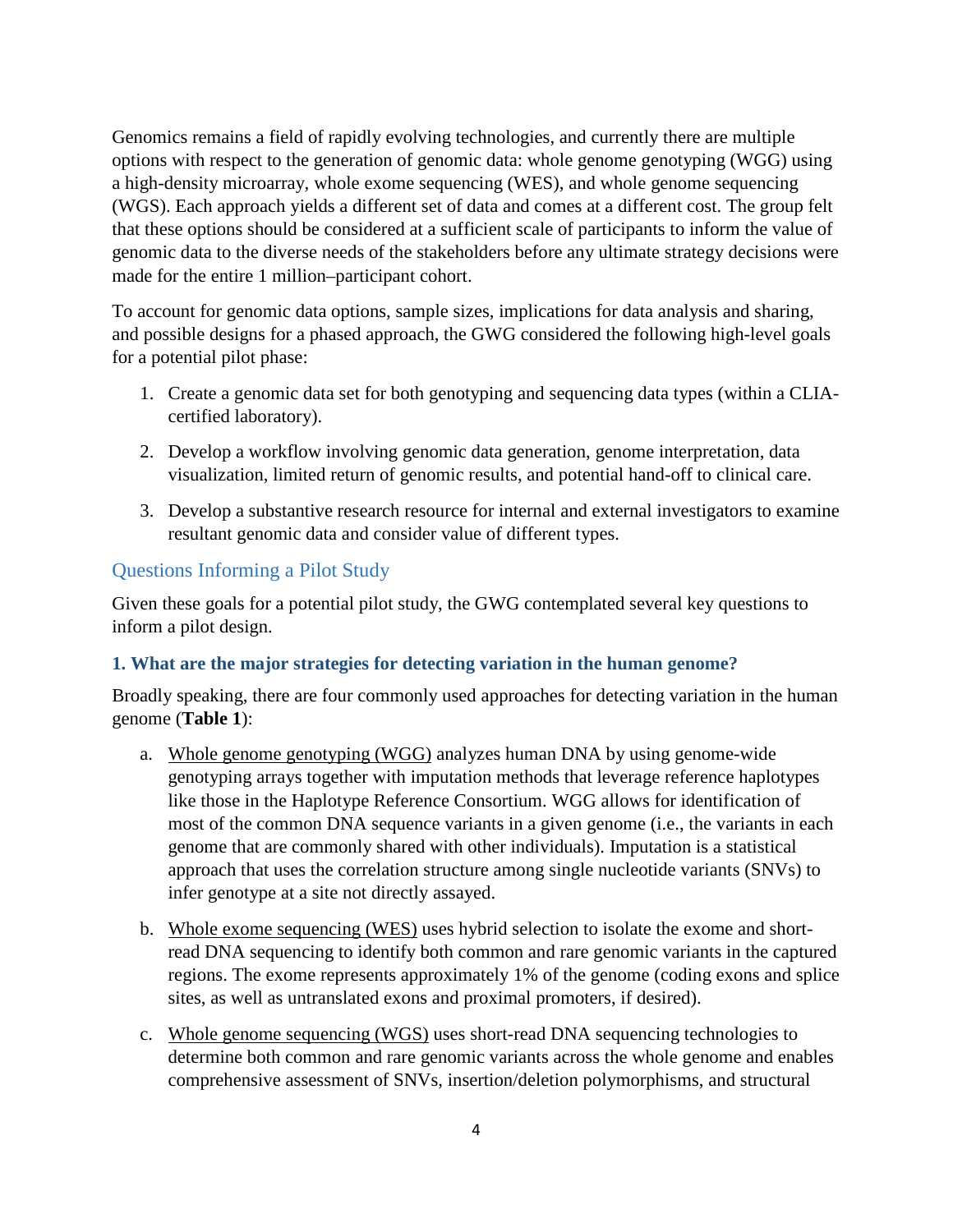variants (SVs) across the genome, except for the most repetitive and least accessible portions of the genome.

d. Whole genome sequencing plus (WGS+) employs more expensive DNA sequencing technologies to determine genomic variants, like larger SNVs, that are currently not well detected by the approaches above. Since WGS+ costs tens of thousands of dollars per sample, this approach was not considered further as an option for a pilot study.

Below are the group's considerations of the first three approaches with respect to detection of different types of genomic variants and cost:

- WGG with imputation (using extant whole genome sequence data) can accurately characterize SNVs in coding or non-coding sequence down to 0.5% frequency and, in some ancestral populations, as low as 0.05%. If used alone, WGG with imputation will miss rare variants in populations currently underrepresented by whole genome sequence data. Commercially available WGG arrays can be supplemented with custom variant content of interest to *All of Us*, including pharmacogenetics markers, clinically relevant variants, and others.
- bases of human genome sequence. • WES can accurately characterize SNVs across the full range of allele frequencies, including those private to an individual (i.e., not yet observed in prior studies), but analysis is limited to coding sequence representing roughly 50 million of the 3.2 billion
- WGS can accurately characterize SNVs across the full range of allele frequencies in both coding and non-coding sequence. At present, our ability to interpret variation in coding sequences for clinical and biologic meaning far exceeds that for variation in non-coding sequences. However, the availability of WGS and phenotypes in a large, diverse cohort such as *All of Us*, combined with experimental data sets of epigenetic and gene expression, may allow the research community to narrow this knowledge gap.

 are more challenging than SNVs to identify with all three approaches (**Table 1**), but they are SVs—small insertions/deletions, larger insertions/deletions, rearrangements, and duplications most effectively determined by WGS methods.

 microarray chip and sample processing) range from \$30 to \$100 per sample. Costs of WES in a Cost assessments were gathered only for initial genomic data generation and did not include costs for laboratory validation of variants, interpretation, or return of results. Costs of WGG (i.e., U.S. Clinical Laboratory Improvement Amendments (CLIA)–certified laboratory range from \$350 to \$1,000 per sample. Costs of WGS in a CLIA-certified laboratory range from \$1,000 to \$2,000 per sample. On average, the cost of WGS is currently three to four times more than WES; however, the GWG anticipates that this difference will narrow considerably in the next few years, to the point that the pricing of WGS per sample might approach the cost of WES.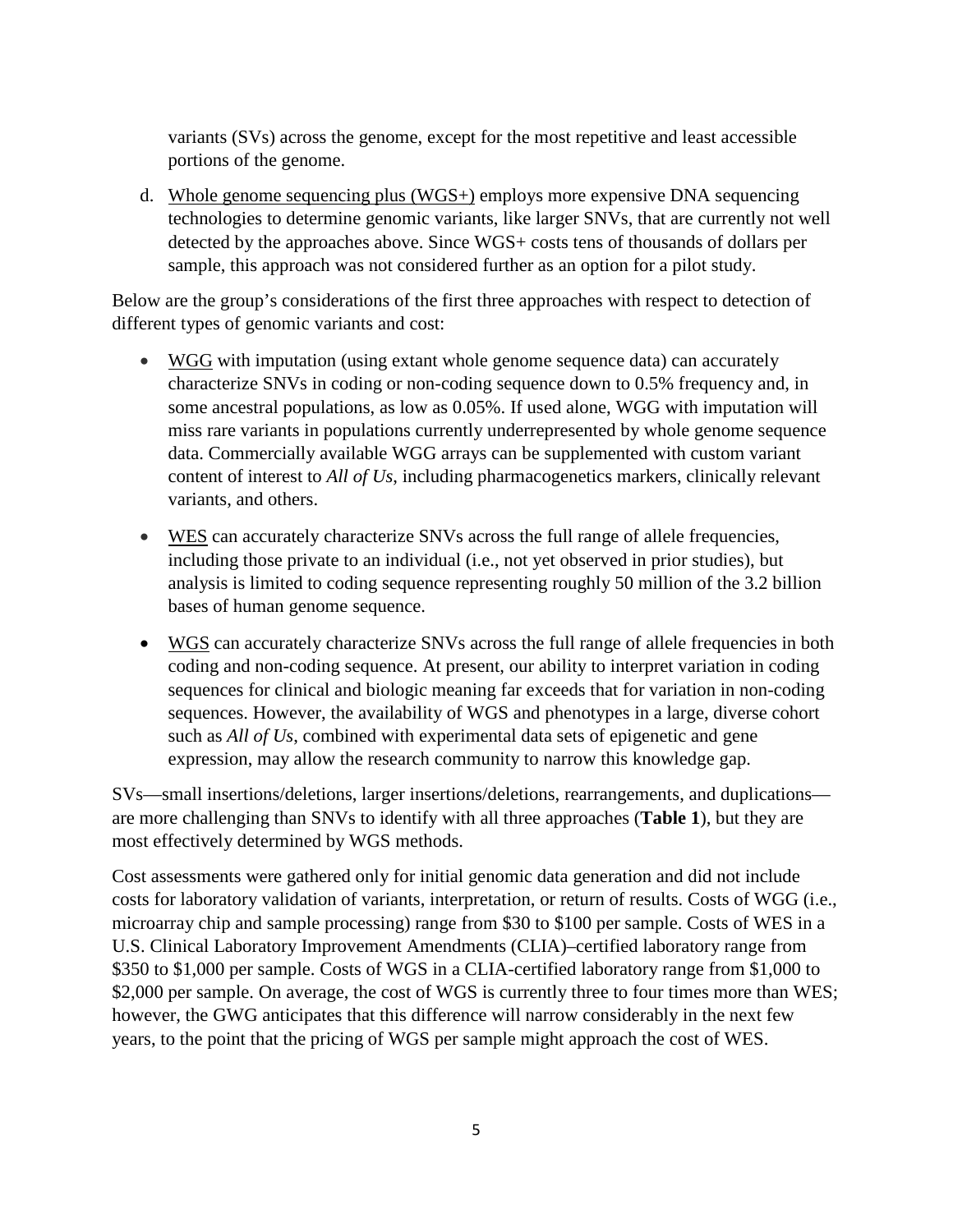| Table 1. Approaches to characterizing DNA sequences in an All of Us participant |              |                |                   |  |  |  |  |
|---------------------------------------------------------------------------------|--------------|----------------|-------------------|--|--|--|--|
| Approach                                                                        | WGG          | <b>WES</b>     | <b>WGS</b>        |  |  |  |  |
| Cost range per participant for                                                  | \$           | \$\$           | \$\$\$            |  |  |  |  |
| genomic data generation in a CLIA                                               | $$30 - $100$ | \$350-\$1,000  | $$1,000 - $2,000$ |  |  |  |  |
| facility                                                                        |              |                |                   |  |  |  |  |
| <b>Single Nucleotide Variants</b>                                               |              |                |                   |  |  |  |  |
| Common                                                                          | Yes          | Yes            | Yes               |  |  |  |  |
| Rare $\left($ < 1% frequency), coding                                           | No.          | <b>Yes</b>     | Yes               |  |  |  |  |
| Rare $\left($ < 1% frequency),                                                  | No           | N <sub>0</sub> | <b>Yes</b>        |  |  |  |  |
| non-coding                                                                      |              |                |                   |  |  |  |  |
| <b>Structural Variants</b>                                                      |              |                |                   |  |  |  |  |
| Small, common                                                                   | Partial      | Partial        | Partial           |  |  |  |  |
| Small, rare                                                                     | No           | N <sub>0</sub> | Partial           |  |  |  |  |
| Large                                                                           | Partial      | Partial        | Yes               |  |  |  |  |

#### <span id="page-8-0"></span>**2. What are the options for the design of a custom genotyping array?**

 cohorts like the UK Biobank, the Million Veteran Program, and 23andMe, WGG technology has been the initial genetic modality of choice for several reasons. In comparison to current genome sequencing platforms, WGG technology has shorter data generation times and considerably The group considered the current WGG products on the market and options for design of custom variant content tailored to the goals of the program. It was noted that in large contemporary lower informatics overhead. The quick turnaround time could enable identification of problems with data flow (e.g., issues with sample tracking or data quality) early in the program. WGG arrays are low cost—approximately five to 10 times cheaper than WES or WGS at the moment—and have been tested in tens of millions of participants. Ongoing advancements in imputation strategies have rapidly improved the recovery of rare variants in WGG data sets, and ancestry detection algorithms can be an important means of engaging the public with genetic data.

 research and clinical utility; several industry and academic groups have partnered with array Administration for return of results of customized content on the Illumina Global Screening Several array platforms were highlighted by members of the group as designed for optimal performance in multiethnic populations, representative of the diverse participants expected to enroll in *All of Us*. It was noted that WGG arrays are increasingly closing the gap between vendors to design custom clinical content. By targeted improvement of oligonucleotide design and calling pipelines, WGG arrays can reliably call many pharmacogenetic variants, human leukocyte antigen alleles, variants in the American College of Medical Genetics and Genomics (ACMG) list of clinically actionable genes, and other sites that are of high value for research and clinical applications. For example, 23andMe is currently approved by the U.S. Food and Drug Array (GSA) for 10 diseases, including hereditary hemochromatosis, celiac disease, and Alzheimer's disease. It should be noted, however, that WGG technology poses several challenges for calling very rare variants and copy-number sites. Although arrays can be prepared with custom content, adding new content increases costs and adds significant time for design and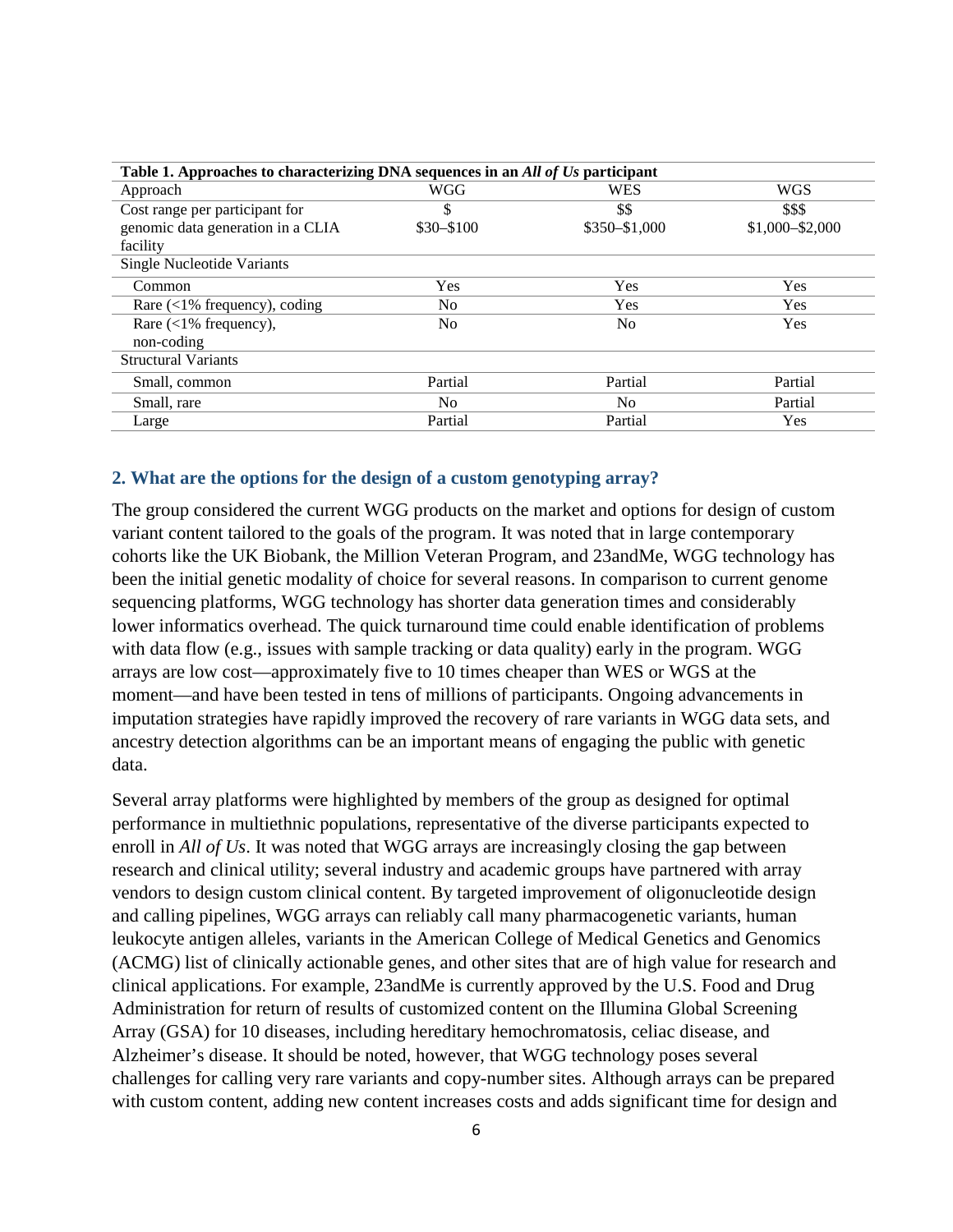production. For this reason, the GWG considered it more expedient for a potential pilot to pursue an existing array technology without significant custom content. However, customization of an existing array platform could be beneficial for the larger implementation of the program.

### <span id="page-9-0"></span>**3. What are considerations for the return of results, given different platforms and strategies?**

The GWG identified several factors to consider in choosing a platform and strategy for the return of genomic results:

- of findings from a set of 59 genes designated by ACMG as clinically actionable. • Total number of participants receiving results: Prior studies report a 1% to 3% frequency
- Pathogenic versus likely pathogenic (LP) variants: The ACMG recommendations suggest the return of pathogenic variants only, not LP, although many programs also include LP. A decision should balance increased sensitivity and ability to offer more results to participants, with the downside of participants receiving a higher proportion of variants that may later be revealed to be benign.
- Expert review versus manual review: To reduce the burden of manual variant review to determine pathogenicity and return-of-results support, consideration for use of only variants approved as three-star status in ClinVar could be considered, but this may lead to the return of fewer results to participants from minority populations. Furthermore, return of results could focus on the variants designated most actionable by the ACMG (e.g., cancer or cardiomyopathy).
- CLIA versus non-CLIA platforms: Use of a CLIA platform would allow more results to be returned directly, potentially without requiring costly validation. This is particularly true for future considerations of high-volume return of results, including carrier status, pharmacogenomics, complex trait polygenic risk scores, and more.
- Arrays versus sequencing platforms: There are now well-established quality control metrics for validating the accuracy of sequencing data for variant detection. Arrays for rare variant detection have not been as widely validated for rare variant detection, so more data are needed to understand the accuracy of array data for rare variant calling. Arrays may require independent validation unless specific variants have been validated.

The proportion of participants who have an actionable, returnable result is something that *All of Us* would need to calibrate based on the above trade-off considerations.

### <span id="page-9-1"></span>**4. What is the right sample size for a pilot study?**

One major question the GWG considered was the appropriate sample size for a potential pilot study. The study would have to be large enough to assess the value of different options for generating genomic data and to test various aspects of workflow, logistics, and the creation of usable data sets. On the other hand, it could not be so large that it overwhelmed the program or prevented the early learning and evaluation required to make the necessary adjustments to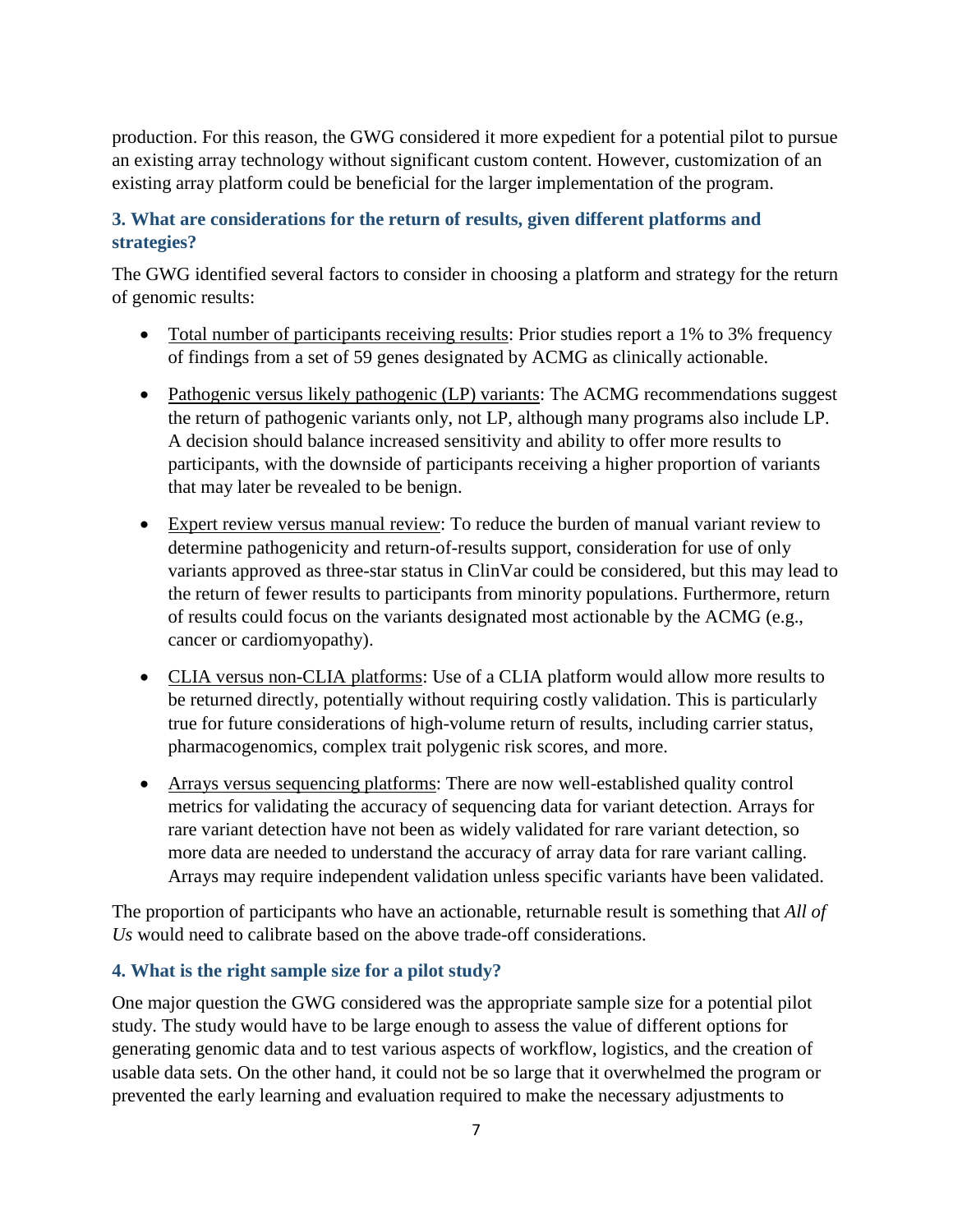produce the most useful data at scale. Each of these represent challenges for an ambitious program enrolling 1 million or more participants.

 The genomic data set that a pilot study could generate would represent one of the first as a substantive advance. In contrast, if a genomics pilot were seen as unimpressive in scale or poor in quality, this could harm the reputation of the *All of Us* at a critical early stage. substantive *All of Us* resources with broad utility for the research community. As WGG, WES, and WGS each have different capabilities and costs, GWG members felt that it would be prudent to compare the relative value of all three in the same cohort to determine the best strategy for *All of Us* at scale. If properly generated and made easily accessible, this resource would likely attract researchers interested in utilizing the program's platform to study genetic research questions. For this reason, any initial genomics pilot the program may initiate must be compelling and viewed

 of-function mutations as a scientific opportunity. The report quoted an approximate carrier rate of 1 in 250 for loss-of-function mutations. The number of carriers for a given loss-of-function Two additional considerations included the potential for scientific learnings within a potential pilot study and the ability to test the return-of-results workflow at a range of recruitment centers. For example, the Advisory Committee to the NIH Director Precision Medicine Working Group delivered a report, *[The Precision Medicine Initiative Cohort Program – Building a Research](https://www.nih.gov/sites/default/files/research-training/initiatives/pmi/pmi-working-group-report-20150917-2.pdf)  [Foundation for 21st Century Medicine](https://www.nih.gov/sites/default/files/research-training/initiatives/pmi/pmi-working-group-report-20150917-2.pdf)*, which identified determining the clinical impact of lossvariant would scale with a pilot study sample size (e.g., 20, 200, and 400 carriers for study sample sizes of 5,000, 50,000, and 100,000).

From a return-of-results perspective, if 1% of participants are expected to carry actionable mutations in ACMG genes, return would be expected in 50, 500, and 1,000 participants for sample sizes of 5,000, 50,000, and 100,000, respectively. If the 500 participants are distributed across 10 or more sites, each site would be able to test the return-of-results workflow in approximately 50 participants.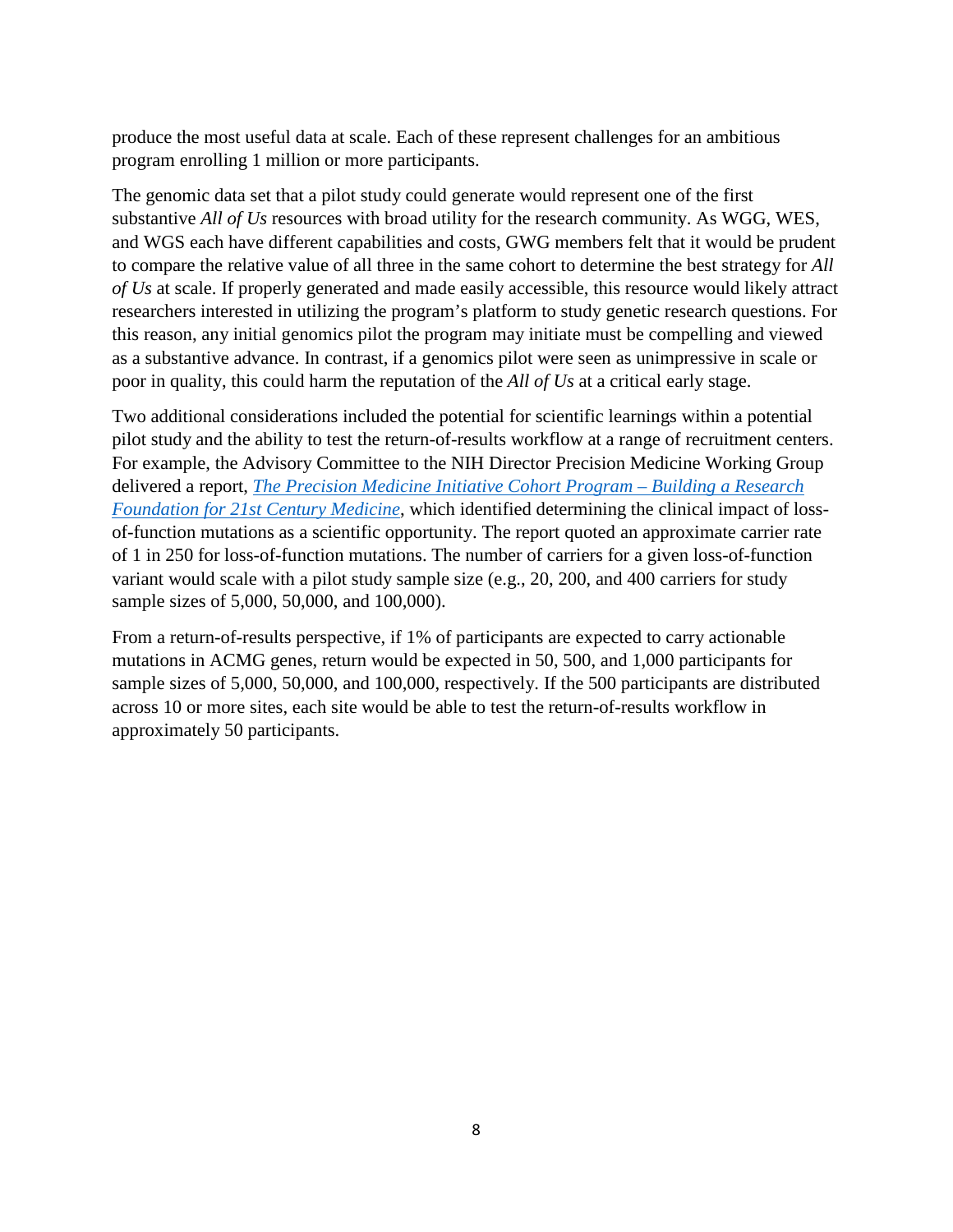| Table 2: Current and emerging biobanks to facilitate genome-phenome studies  |                                                                             |                                        |                              |                                                        |  |  |
|------------------------------------------------------------------------------|-----------------------------------------------------------------------------|----------------------------------------|------------------------------|--------------------------------------------------------|--|--|
| <b>Biobank</b>                                                               | <b>Enrollment</b><br><b>Locations</b>                                       | <b>Enrollment</b><br><b>Start Date</b> | <b>Enrollment</b> to<br>Date | <b>Genomics</b><br><b>Strategy</b>                     |  |  |
| <b>Commercial Funding</b>                                                    |                                                                             |                                        |                              |                                                        |  |  |
| deCODE Genetics (Amgen)                                                      | Iceland                                                                     | 1996                                   | > 300,000                    | WGG, WGS                                               |  |  |
| DiscovEHR (Regeneron<br>Genetics Center)                                     | Geisinger Health<br>System (Danville,<br>Pennsylvania)                      | 2007                                   | > 200,000                    | WGG, WES                                               |  |  |
| <b>Government Funding</b>                                                    |                                                                             |                                        |                              |                                                        |  |  |
| China Kadoorie Biobank                                                       | China                                                                       | 2004                                   | > 500,000                    | <b>WGG</b>                                             |  |  |
| UK Biobank                                                                   | United Kingdom                                                              | 2006                                   | > 500,000                    | WGG, WGS                                               |  |  |
| Million Veteran Program                                                      | <b>VA Hospitals</b>                                                         | 2011                                   | > 500,000                    | WGG, WGS                                               |  |  |
| <b>Electronic Medical Records</b><br>and Genomics (eMERGE)<br><b>Network</b> | Various academic<br>medical centers in the<br><b>United States</b>          | 2007                                   | >100,000                     | WGG, targeted<br>sequencing of 59<br><b>ACMG</b> genes |  |  |
| <b>Institutional Funding</b>                                                 |                                                                             |                                        |                              |                                                        |  |  |
| BioVU                                                                        | Vanderbilt University<br><b>Medical Center</b><br>(Nashville,<br>Tennessee) | 2007                                   | > 215,000                    | WGG                                                    |  |  |
| Kaiser Permanente Research<br>Bank                                           | <b>United States</b>                                                        | 2016                                   | > 250,000                    | WGG                                                    |  |  |

 that were not readily feasible with similarly sized data sets. **Table 2** provides a summary of as return of results) that had not been attempted at scale in other projects. With regard to 25,000 participants with sequencing data for the ACMG clinically actionable genes. For *All of Us* to generate a data set (even at a pilot phase) that would represent a true advance over other Based on the above considerations, GWG members agreed that a potential pilot study should be at least comparable in size to previous projects with similar data and should aim to achieve goals selected large-scale genotype–phenotype data resources. The group noted that WGG data are available in population samples on the order of hundreds of thousands of individuals with phenotypic data, so use of array information would need to be focused on facilitating goals (such sequence data, the 1000 Genomes Project provided genomic sequence data on about 2,500 individuals, but without any associated phenotypic information. A more analogous project to *All of Us* is the National Human Genome Research Institute's (NHGRI) eMERGE Network, which has access to data in electronic health records, nearly 100,000 individuals with WGG, and about existing programs, it should aim to exceed eMERGE in scope and scale.

 participants could generate as much enthusiasm for the program as possible at an early and Using this logic, members of the GWG reasoned that a potential pilot study of 5,000 individuals would be too small, 10,000 to 25,000 would be acceptable, and 50,000 would be impressive. Based on this reasoning, the GWG believes that a potential pilot with a target of 50,000 critical stage. This size would also provide for robust testing of data generation and return-ofinformation workflows at a substantive scale, as noted previously.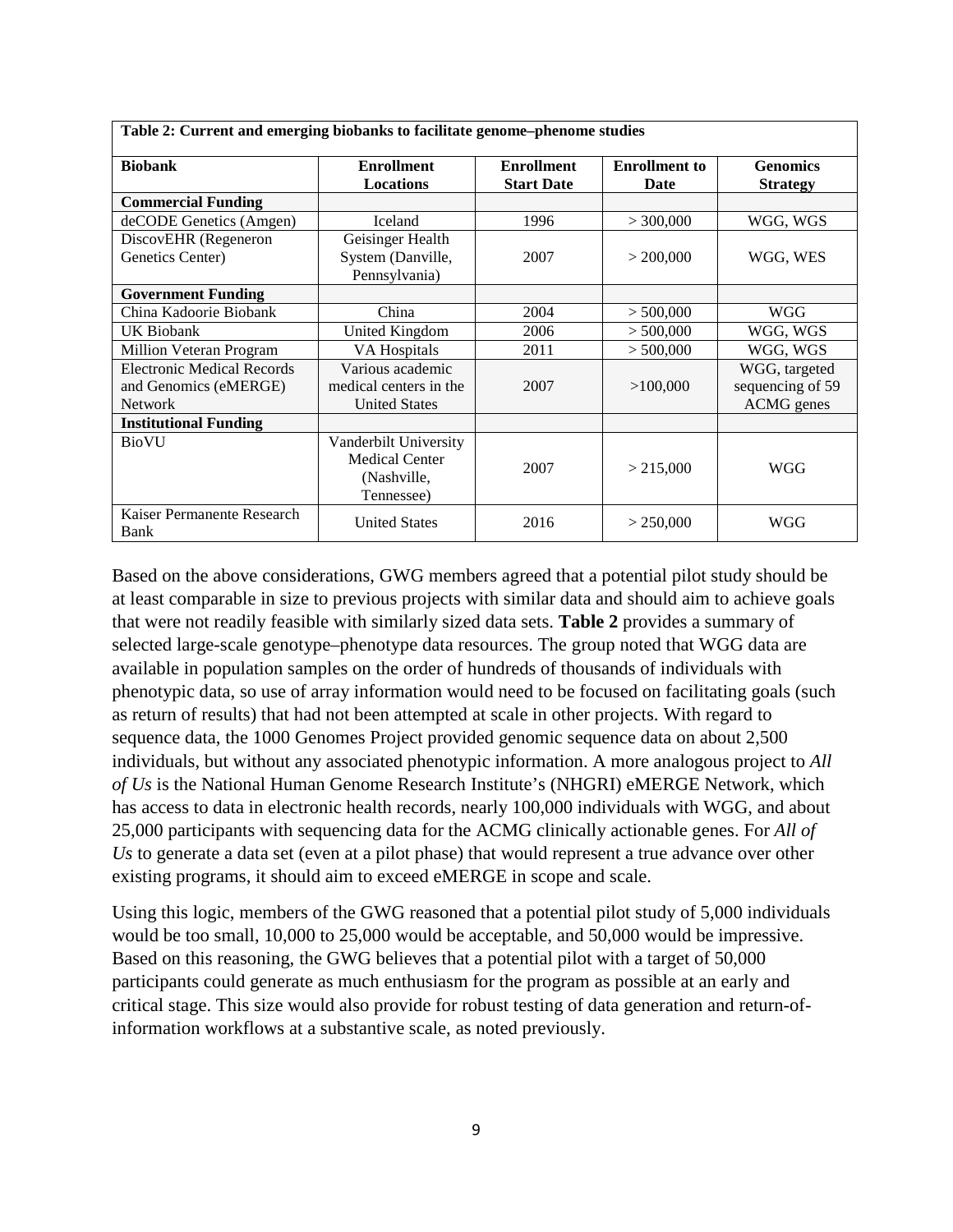### <span id="page-12-0"></span>Final Considerations for a Pilot Study

 Should the program decide to pursue the design of a pilot, the GWG presents the following goals genomic data in *All of Us* at a scale sufficient to enable planning for a genomic strategy for the provide a genotype and phenotype resource that will add value above other existing genomic data sets and make this resource widely available to the research community in an efficient and non-burdensome manner. for consideration: (1) test the generation, processing, analysis, interpretation, and sharing of full cohort; (2) pilot the return of clinically significant results to participants at a scale sufficient to inform the development and refinement of the return-of-results strategy and process; and (3)

 study size of 50,000 participants), incorporating genomic data generation using both WGG and As discussed above, WGG will allow for rapid data generation at lower cost and testing of a scenario in which all 1 million participants receive an array. WGS of the same samples will A sample size representing approximately 5% of the expected 1 million participants (i.e., a pilot WGS in each participant, may be the best option for a pilot study. Additionally, the program may consider using an existing array technology, perhaps with modular customization if expedient. allow for the evaluation of the incremental scientific and clinical value of both coding and noncoding sequence variants beyond what is obtained through WGG, especially for rare variants across diverse populations, and could be valuable for discovery and for return of results.

 these elements to different partners based on capabilities; some contributors may be capable of While considering the design of a potential pilot study, the GWG discussed a workflow including at least five elements: genomic data generation, genome interpretation, data visualization, return of results to participants, and a handoff to clinical care for participants with clinically actionable results. Implementation of this workflow might require the assignment of integrating multiple elements.

 exploration of the interplay among genome, environment, and lifestyle has the potential to transform our understanding and treatment of disease and engage *All of Us* participant–partners In its evaluation of costs, the GWG determined that a potential pilot study of 50,000 individuals would likely exceed \$100 million. This cost could represent a valuable investment, as in their health.